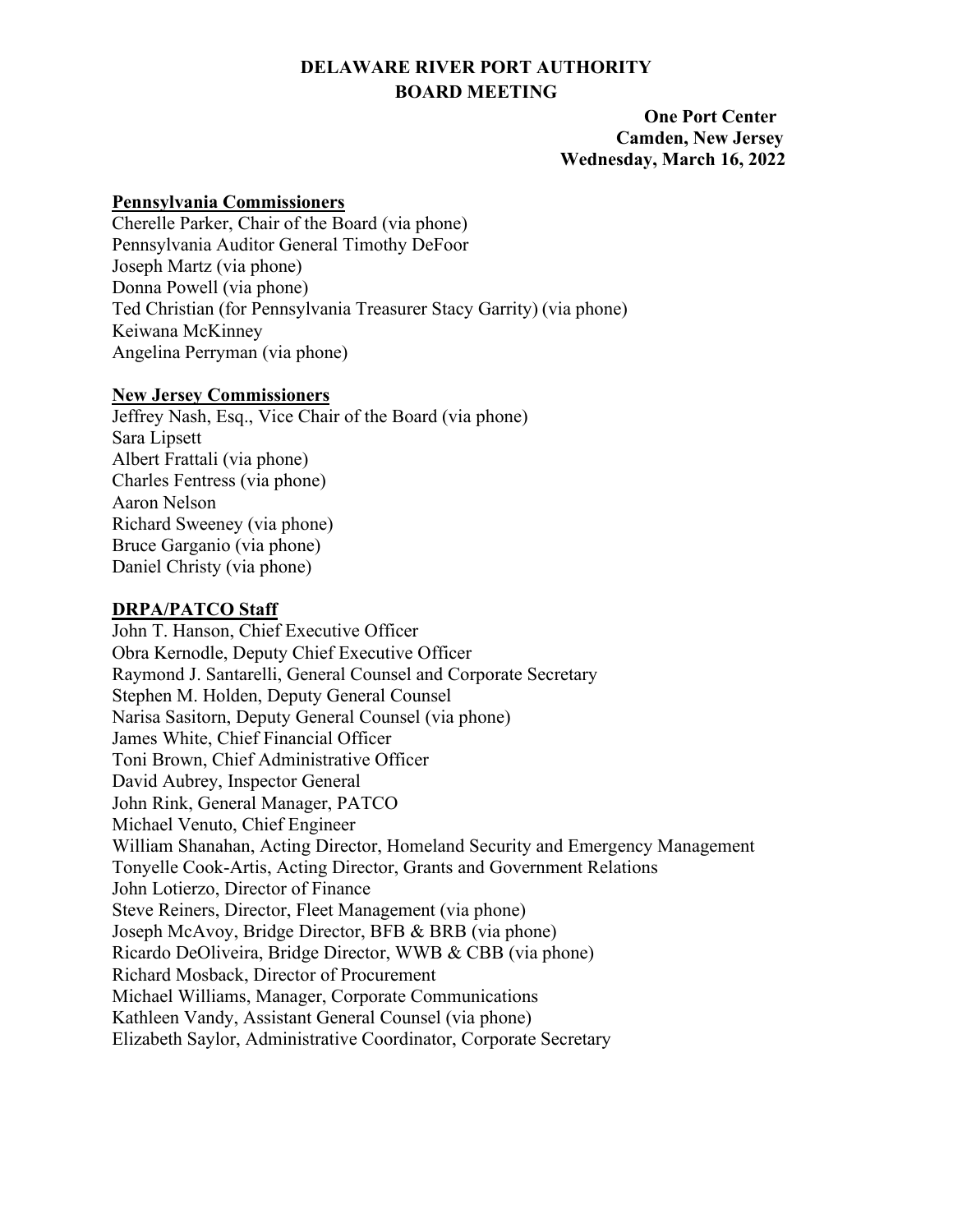# **Others Present**

Jamera Sirmans, Associate Counsel, New Jersey Governor's Authorities Unit Alan Kessler, PA Counsel, Duane Morris, LLP Christopher Gibson, Archer & Greiner, P.C. Hayden Rigo, Deputy Chief of Staff, Pennsylvania Auditor General

# **OPEN SESSION**

#### **Moment of Silence and Pledge of Allegiance.**

Chairwoman Parker called for everyone present to rise for a moment of silence and the pledge of allegiance.

# **Roll Call**

Chairwoman Parker called the meeting to order at 9:05 a.m. and asked that the Corporate Secretary call the roll. The following Commissioners were present, constituting a quorum: Chairwoman Parker, Vice Chairman Nash, Powell, Fentress, Auditor General DeFoor, Sweeney, Christian, Perryman, Frattali, Lipsett, Nelson, McKinney, Martz, Christy and Garganio.

Chairwoman Parker opened the Meeting with the following remarks:

I would like to state for the record that today is an exciting day for four reasons. First, we are back. We are now able to meet in person and welcome back to the Commissioners and Staff who have assembled in the Board room. Being able to meet in person means that we are one step closer to beating the COVID-19 pandemic. This is definitely a good thing. While I had hoped to join everyone in person the City Council of Philadelphia has been called into a Committee of the Whole meeting that requires my presence.

Second, March is Women's History Month. I am so excited today because it gives me another opportunity to recognize Women's History Month. This month is the time to recognize the many ways that women have helped shape our nation's history. I want to pause and recognize all the amazing women who serve with me on this Board. I am grateful for your commitment to excellence and the outstanding example that you set as leaders. I would be remiss if I didn't recognize the many women at all levels who work hard at the DRPA and PATCO. I want them to know that we appreciate all that they do. This month is close to my heart. When I was seventeen, I participated in and won an oratorical contest in the city on Black History Month. I was invited to give a speech in front of the City Council that had my hands shaking and my knees buckling. This is when I decided to get involved in the community and the laws. This experience was what helped me get onto the path of community service.

Third, today the Board will consider two important staff appointments: Chief Security and Safety Officer and Chief of Police. Given the challenges of cyber security and safety in the region, I am pleased that we will be asked to vote on the appointment of our first ever Chief Security and Safety Officer. After an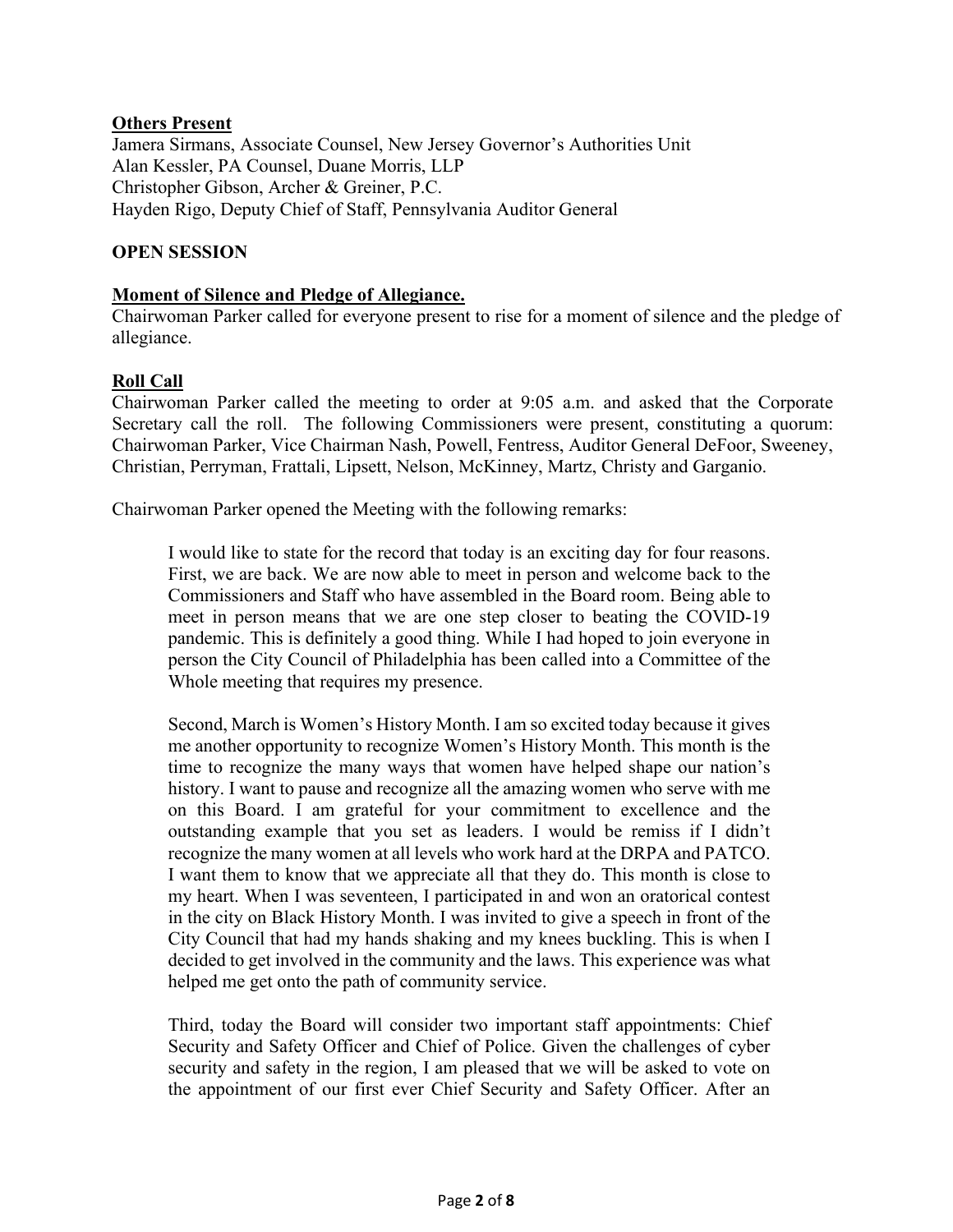extremely competitive process, Captain Robert Finnigan, Sr. has been recommended to fill this position. He has been described as an exceptional and proven leader, who possess strong organizational skills and an extensive working knowledge of homeland security and emergency management. He is also an active member of the Authority's Cyber Security Task Force. Captain Finnegan's tenure will be an asset to his position. He has also completed many specialized training programs such as cyber security, use- of-force crimes and intimidations to name a few. He is well qualified to fill this position.

Next is our Chief of Police. We will be asked to vote on the appointment of the new Chief of Police. Again, after an extremely competitive process, Captain Edward Cobbs, Jr. has been recommended to fill the vacancy of Chief of Police Jack Stief. Captain Cobbs has been described as a transformational leader who is committed to ethics and value-based policing. He possesses strong skills in emergency preparedness and mitigation. Captain Cobbs has also completed many specialized professional training programs offered by the New Jersey State Association of Chiefs of Police, the FBI Law Enforcement Executive Development, the USDOT Transportation Safety Institute, the Camden County Police Academy and FEMA. Captain Cobbs is well qualified to become our next Chief of Police. If approved by our Board today, Captain Cobbs will also make history as the Authority's first black Chief of Police. This will be an important milestone in the Authority's history and one that is consistent with our commitment to fairness and equity. This magnitude of a milestone is one that I am sure, Commissioner Fentress, a former member of the DRPA Public Safety Department, can appreciate.

Finally, we have our excellent credit rating from S&P and Moody's Investment Services. Later in the meeting, we will receive an update from CFO White about the good news of the bond rating increase that we recently received. When I received the news, I felt like I was in church; I called it the "Good News". I was particularly excited about the six factors that S&P cited. The six factors include: 1) a strong market position; 2) strong economic fundamentals; 3) very strong management and governance with an experienced management team and a history of managing and maintaining cash flows to finance the capital program; 4) strong financial performance; 5) very strong debt capacity; and 6) very strong liquidity and financial flexibility. I want to thank the management team for everything you do daily to make these impressive ratings possible. I also want to thank our Finance Committee led by Vice Chairman Nash for the outstanding leadership and guidance he provides to the Executive team. His leadership has been invaluable and is the reason why S&P recognized our strong economic fundamentals.

#### **Public Comment**

Corporate Secretary Santarelli reported that there is no public comment.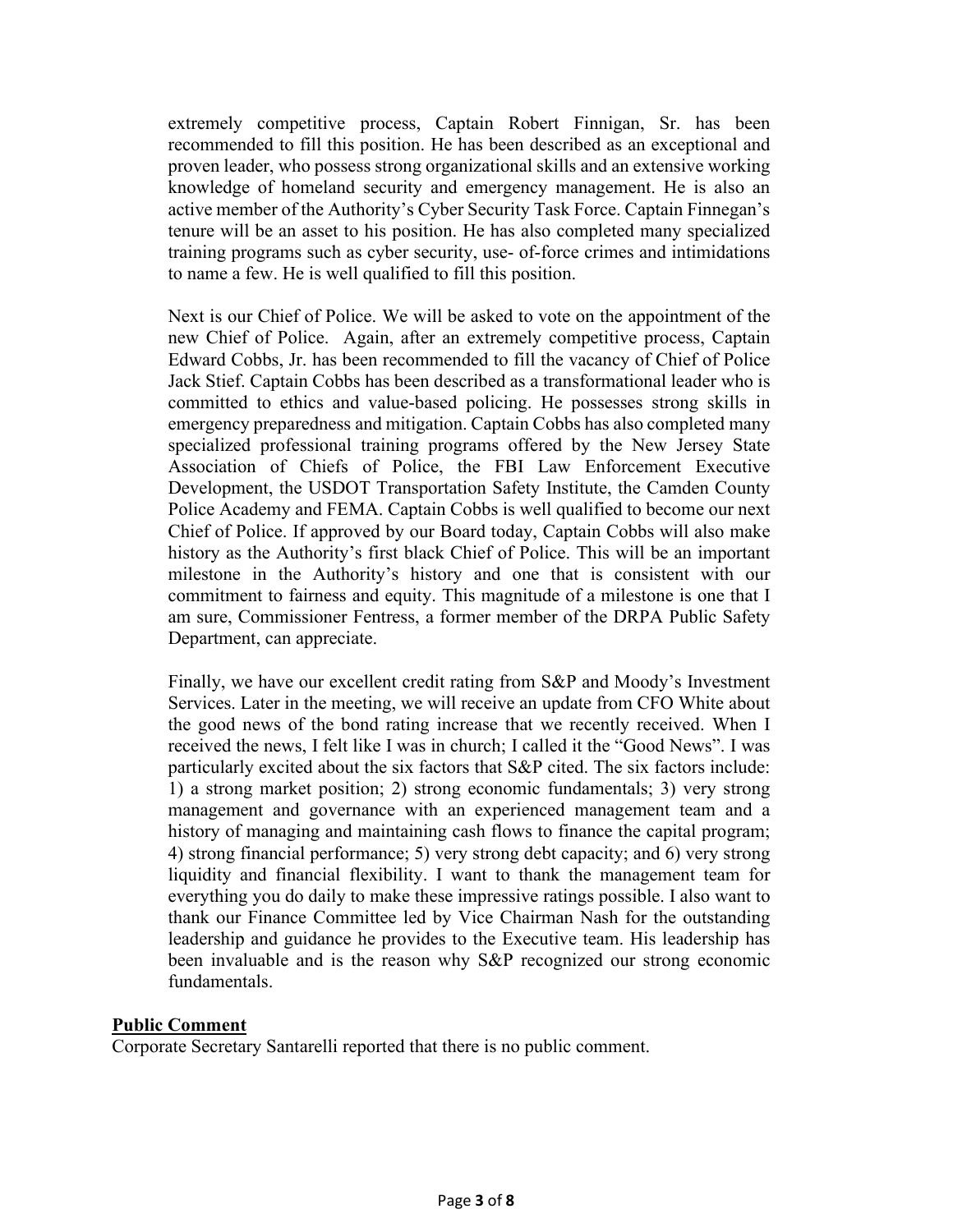# **Report of the Chief Executive Officer**

CEO Hanson then stated that the CEO Report stood as previously submitted. He highlighted one item under his emergency powers for the procurement of 750VDC traction power cables from Scalfo Electric, in the amount of \$487,000.00. Commissioner Frattali moved to approve the CEO's Report and Auditor General DeFoor seconded the motion. All Commissioners in attendance voted to approve the CEO's Report. The motion carried.

# **Report of the Chief Financial Officer**

CFO White stated that his Report stood as previously submitted. He highlighted that traffic was at 90% of pre-Covid number and at this time we do not see the effect of the high gas prices. We see continued growth for PATCO ridership. He stated that he was pleased with the improvement of bridge traffic and PATCO ridership. CFO White expressed that he was excited and nervous about the Bond rating as we approached the Moody's and S&P ratings. The key thing is the growth from 2020 and 2021, that we made an emphasis on positioning capital projects and where we stand on cyber security. This triggered Moody's to raise our PDP Bond rating. We were confident enough in our position, our management team, the approaches taken for cost containment and operational control to ask Moody's for that upgrade.

# **Approval of the February 16, 2022 DRPA Board Meeting Minutes**

Chairwoman Parker stated that the Minutes of the February 16, 2022 DRPA Board Meeting were previously provided to the Governors of New Jersey and Pennsylvania and to the DRPA Commissioners. There were no comments or corrections. Commissioner Sweeney moved to approve the Minutes and Commissioner Martz seconded the motion. All Commissioners in attendance voted in the affirmative to approve the Minutes as submitted. The motion carried.

# **Receipt and Filing of the List of Previously Approved Payments and List of Previously Approved Purchase Orders and Contracts covering the Month of February 2022.**

Chairwoman Parker stated that the Lists of Previously Approved Payments and Previously Approved Purchase Orders and Contracts covering the month of February 2022 were previously provided to all Commissioners. There were no questions or comments. Commissioner Fentress moved to receive and file the lists and Commissioner Frattali seconded the motion. All Commissioners in attendance voted in the affirmative. The motion carried.

# **Approval of Operations & Maintenance Committee Meeting Minutes of March 1, 2022**

Chairwoman Parker stated that the Minutes of the March 1, 2022 Operations & Maintenance Committee Meetings were previously provided to all Commissioners. There were no comments or corrections. Commissioner Sweeney moved to approve the Minutes and Commissioner Fentress seconded the motion. All Commissioners in attendance voted in the affirmative to approve the Minutes as submitted. The motion carried.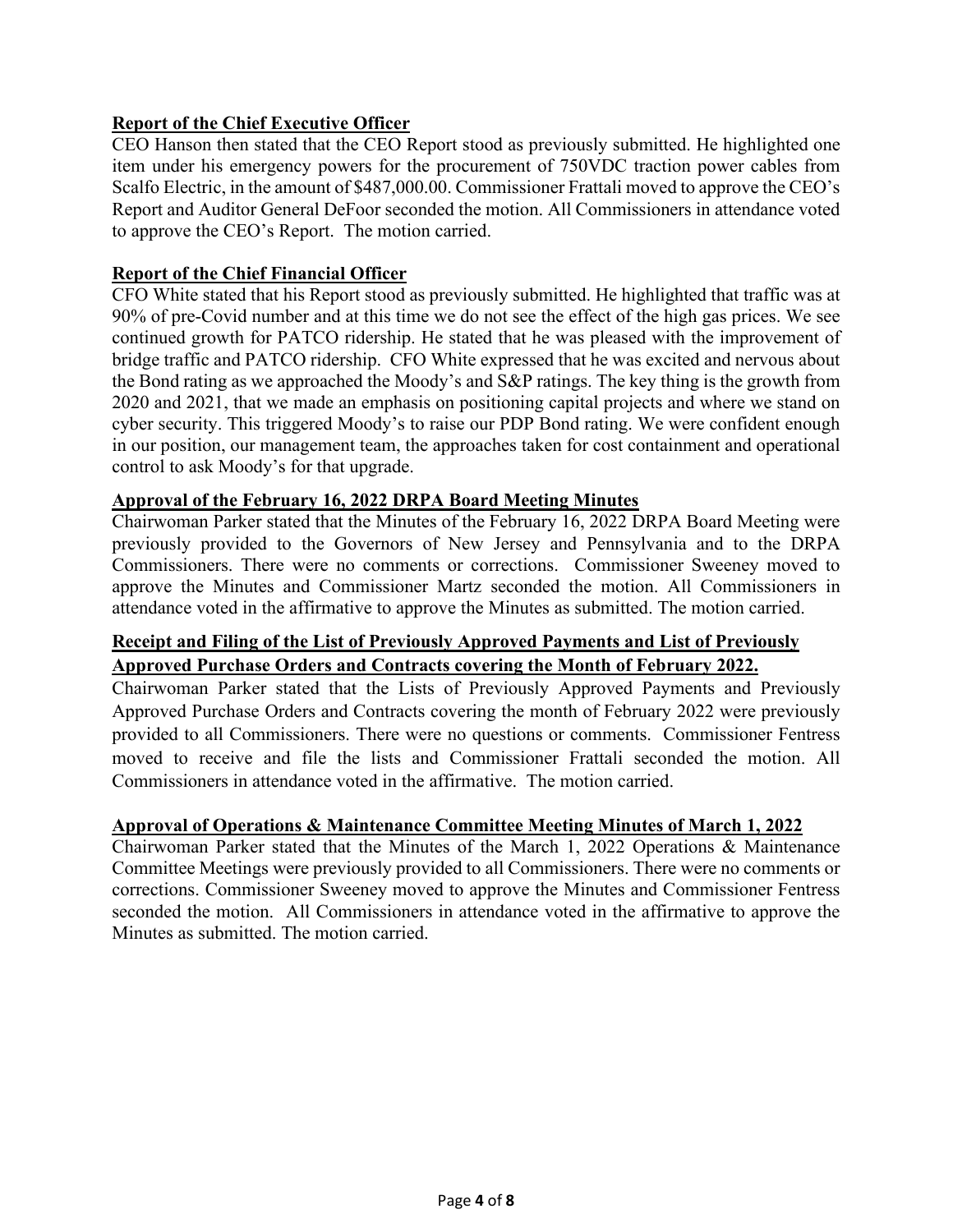# **Adoption of Resolutions Approved by the Operations & Maintenance Committee on March 1, 2022**

Chairwoman Parker stated that there were four (4) Resolutions from the March 1, 2022 Operations & Maintenance Committee Meeting for consideration.

# **DRPA-22-028 PATCO Underground Radio System Upgrade.**

Chief Engineer Venuto presented Summary Statement and Resolution No. DRPA-22-028 seeking Board authorization to negotiate a purchase contract with Tactical Public Safety, LLC for upgrades to the underground radio system serving PATCO's tunnels and underground passenger stations, in an amount not to exceed \$1,616,589.77. Chairwoman Parker inquired whether Commissioners had any questions for staff concerning the Resolution. There were no questions. Auditor General DeFoor moved to adopt Resolution No. DRPA-22-028 and Commissioner Lipsett seconded the motion. All Commissioners in attendance voted in the affirmative to adopt the Resolution. The motion carried and the Board adopted the Resolution.

# **DRPA-22-030 System Upgrade Traffic Control, HVAC Systems and SCADA for DRPA Facilities.**

Chief Operating Officer Hicks presented Summary Statement and Resolution No. DRPA-22-030 seeking Board authorization to negotiate a contract with the Tri-M Group for the upgrade of the Traffic Control, HVAC systems and SCADA for DRPAs four bridge facilities, in the amount of \$1,625,000.00. Chairwoman Parker inquired whether Commissioners had any questions for staff concerning the Resolution. There were no questions. Commissioner Lipsett moved to adopt Resolution No. DRPA-22-030 and Commissioner Garganio seconded the motion. All Commissioners in attendance voted in the affirmative to adopt the Resolution. The motion carried and the Board adopted the Resolution.

### **DRPA-22-031 Tozour Trane Chiller Maintenance Agreement.**

Bridge Director McAroy presented Summary Statement and Resolution No. DRPA-22-031 seeking Board authorization to negotiate a contract with Tozour Trane to provide annual preventative maintenance and emergency service for the facility chillers at all four DRPA bridge facilities for three (3) years, in an amount not to exceed \$132,360.00. Chairwoman Parker inquired whether Commissioners had any questions for staff concerning the Resolution. There were no questions. Commissioner Lipsett moved to adopt Resolution No. DRPA-22-031 and Commissioner Fentress seconded the motion. All other Commissioners in attendance voted in the affirmative to adopt the Resolution. The motion carried and the Board adopted the Resolution.

# **DRPA-22-032 Procurement of Fifty-Four (54) Signal Tech Lane Indicators for the Betsy Ross Bridge.**

Bridge Director McAroy presented Summary Statement and Resolution No. DRPA-22-032 seeking Board authorization to negotiate a contract with Denny Electric Supply to supply fiftyfour (54) signal tech lane indicator LED light fixtures to replace the existing bridge gantry lane indicators on the Betsy Ross Bridge, in an amount not to exceed \$160,098.12. Denny Electric is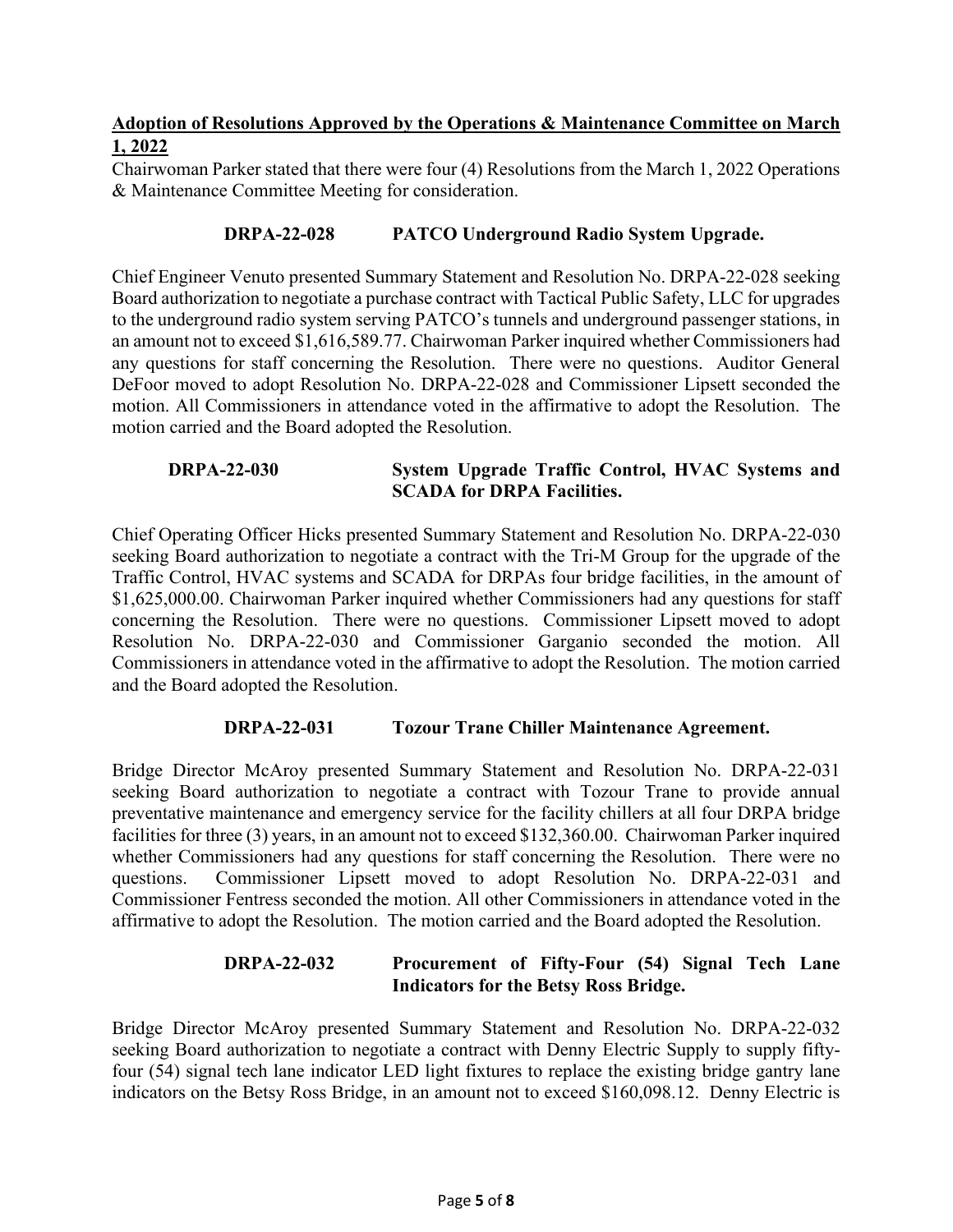a Co-Star contract vendor. Chairwoman Parker inquired whether Commissioners had any questions for staff concerning the Resolution. There were no questions. Commissioner Sweeney moved to adopt Resolution No. DRPA-22-032 and Commissioner Fentress seconded the motion. All other Commissioners in attendance voted in the affirmative to adopt the Resolution. The motion carried and the Board adopted the Resolution.

### **Approval of Finance Committee Meeting Minutes of March 2, 2022**

Chairwoman Parker stated that the Minutes of the March 2, 2022 Finance Committee Meeting were previously provided to all Commissioners. There were no comments or corrections. Commissioner Nelson moved to approve the Minutes and Commissioner Powell seconded the motion. All Commissioners in attendance voted in the affirmative to approve the Minutes as submitted. The motion carried.

# **Adoption of Resolutions Approved by the Finance Committee on March 2, 2022**

Chairwoman Parker stated that there was one (1) Resolution from the March 2, 2022 Finance Committee Meeting for consideration.

# **DRPA-22-027 NetApp Storage Upgrades.**

Information Services Director LaMarca presented Summary Statement and Resolution No. DRPA-22-027 seeking Board authorization to negotiate a contract with ePlus Technology, Inc. for the procurement of hardware upgrades to the Authority's NetApp Storage infrastructure, in an amount not to exceed \$172,082.91. The purchase is pursuant to Commonwealth of Pennsylvania CO-STARS 003-078 hardware contract. Chairwoman Parker inquired whether Commissioners had any questions for staff concerning the Resolution. There were no questions. Commissioner Lipsett moved to adopt Resolution No. DRPA-22-027 and Commissioner Fentress seconded the motion. All Commissioners in attendance voted in the affirmative to adopt the Resolution. The motion carried and the Board adopted the Resolution.

### **Approval of Audit Committee Meeting Minutes of March 2, 2022**

Chairwoman Parker stated that the Minutes of the March 2, 2022 Audit Committee Meeting were previously provided to all Commissioners. There were no comments or corrections. Auditor General DeFoor moved to approve the Minutes and Commissioner Nelson seconded the motion. All Commissioners in attendance voted in the affirmative to approve the Minutes as submitted. The motion carried.

### **Adoption of Resolutions Approved by the Audit Committee on March 2, 2022**

Chairwoman Parker stated that there was one (1) Resolution from the March 2, 2022 Audit Committee Meeting for consideration.

### **DRPA-22-033 Cash Toll Transportation and Processing Services.**

Inspector General Aubrey presented Summary Statement and Resolution No. DRPA-22-033 seeking Board authorization to negotiate a contract with Brinks incorporated to provide cash toll revenue transportation and processing services for the DRPA and PATCO, in an amount not to exceed \$1,711,057.00 for an initial three-year term and two optional years, valued at \$641,010.00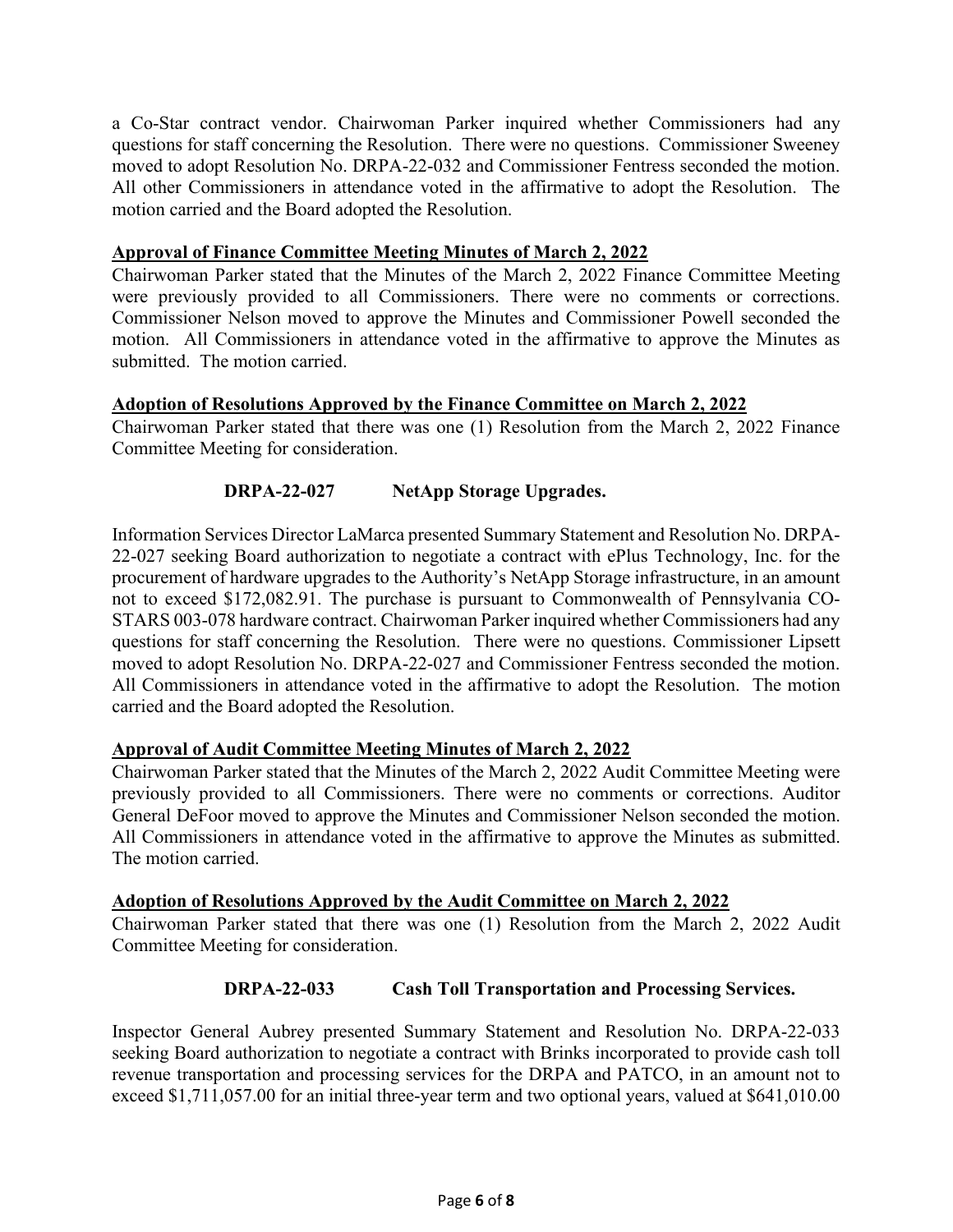and \$672,159.00. Chairwoman Parker inquired whether Commissioners had any questions for staff concerning the Resolution. There were no questions. Commissioner McKinney moved to adopt Resolution No. DRPA-22-033 and Auditor General DeFoor seconded the motion. Commissioner Christian abstained from the vote. All other Commissioners in attendance voted in the affirmative to adopt the Resolution. The motion carried and the Board adopted the Resolution.

### **Citizens Advisory Committee Report.**

There was no Citizens Advisory Committee Report

### **Unfinished Business**

There were no Unfinished Business items.

#### **New Business**

Chairwoman Parker announced four (4) New Business items for consideration**:**

# **DRPA-22-025 Selection of Chief Security/Safety Officer Robert J. Finnegan, Sr.**

Chief Administrative Officer Brown presented Summary Statement and Resolution No. DRPA-22-025 seeking Board approval for the selection and promotion of Robert J. Finnegan, Sr. to the position of Chief Security/Safety Officer, Grade E5, effective March 2022.Chairwoman Parker inquired whether Commissioners had any questions for staff concerning the Resolution. There were no questions. Auditor General DeFoor moved to adopt Resolution No. DRPA-22-025 and Commissioner Fentress seconded the motion. Commissioner Christian abstained from the vote. All other Commissioners in attendance voted in the affirmative to adopt the Resolution. The motion carried and the Board adopted the Resolution.

### **DRPA-22-026 Selection of Chief of Police Edward W. Cobbs, Jr.**

Chief Administrative Officer Brown presented Summary Statement and Resolution No. DRPA-22-026 seeking Board approval for the selection and promotion of Edward W. Cobbs, Jr. to the position of Chief of Police, Grade E3, effective March 2022, to fill the vacant position due to the retirement of former Chief of Police John L. Stief. Chairwoman Parker inquired whether Commissioners had any questions for staff concerning the Resolution. There were no questions. Commissioner Fentress moved to adopt Resolution No. DRPA-22-026 and Commissioner Frattali seconded the motion. All Commissioners in attendance voted in the affirmative to adopt the Resolution. The motion carried and the Board adopted the Resolution.

### **DRPA-22-034 Ten (10) 2022 Ford Explorer Police Vehicles.**

Fleet Manager Reiners presented Summary Statement and Resolution No. DRPA-22-034 seeking Board authorization for staff to negotiate a purchase contract with Hertrich Fleet Services, Inc. for the purchase of ten (10) 2022 Ford Explorer Police Vehicles, in an amount not to exceed \$400,000.00. The purchase is under the PA State Contract No. 4400020333. Chairwoman Parker inquired whether Commissioners had any questions for staff concerning the Resolution. There were no questions. Commissioner Fentress moved to adopt Resolution No. DRPA-22-025 and